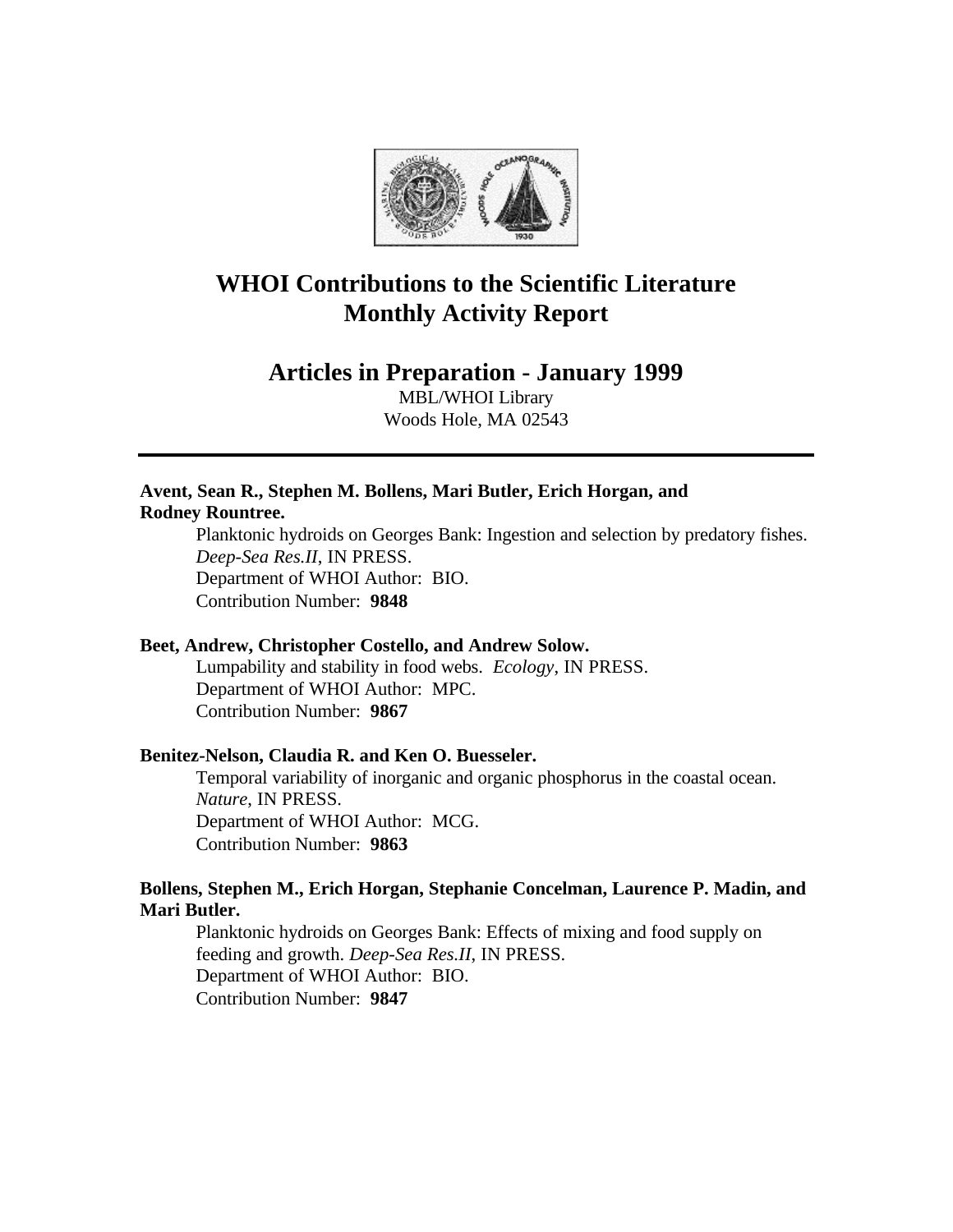## **Butler, Mari, Stephen M. Bollens, James E. Craddock, Brenda Burkhalter, Patricia M. Kremer, Laurence P. Madin, Erick Horgan, and Karsten E. Hartel.**

Predatory mesopelagic fishes of the Arabian Sea: Distribution, abundance and diet of *Chauliodus pammelas*, *Chauliodus sloani*, *Stomias affinis*, and *Stomias nebulosa*. *Deep-Sea Res.*, IN PRESS. Department of WHOI Author: BIO. Contribution Number: **9850**

## **Caron, David A., Ee Lin Lim, Mark R. Dennett, Rebeca J. Gast, Carol Kosman, and Edward F. DeLong.**

Molecular phylogenetic analysis of the heterotrophic chrysophyte genus *Paraphysomonas*, and the design of rRNA-targeted oligonucleotide probes for two species. *J.Phycol.*, IN PRESS. Department of WHOI Author: BIO. Contribution Number: **9842**

#### **Caswell, Hal, Masami Fujiwara, and Solange Brault.**

Declining survival probability threatens the North Atlantic right whale. *Proceedings of the National Academy of Sciences*, IN PRESS. Department of WHOI Author: BIO. Contribution Number: **9852**

#### **Caswell, Hal and Ron Etter.**

Cellular automaton models for competition in patchy environments: Facilitation, inhibition, and tolerance. *Bull.Math.Biol.*, IN PRESS. Department of WHOI Author: BIO. Contribution Number: **9825**

#### **Churchill, James H. and Thomas J. Berger.**

Transport of middle Atlantic bight shelf water to the Gulf Stream near Cape Hatteras. *J.Geophys.Res.*, IN PRESS. Department of WHOI Author: PO. Contribution Number: **NONE**

#### **Dunn, Robert, Lauren S. Mullineaux, and Susan W. Mills.**

Resuspension of postlarval soft-shell clams, *Mya arenaria*, soft-shell clam, *Illyanassa obsoleta*, disturbance, boundary shear stress, caging experiments. *Mar.Ecol.Prog.Ser.*, IN PRESS. Department of WHOI Author: BIO. Contribution Number: **9828**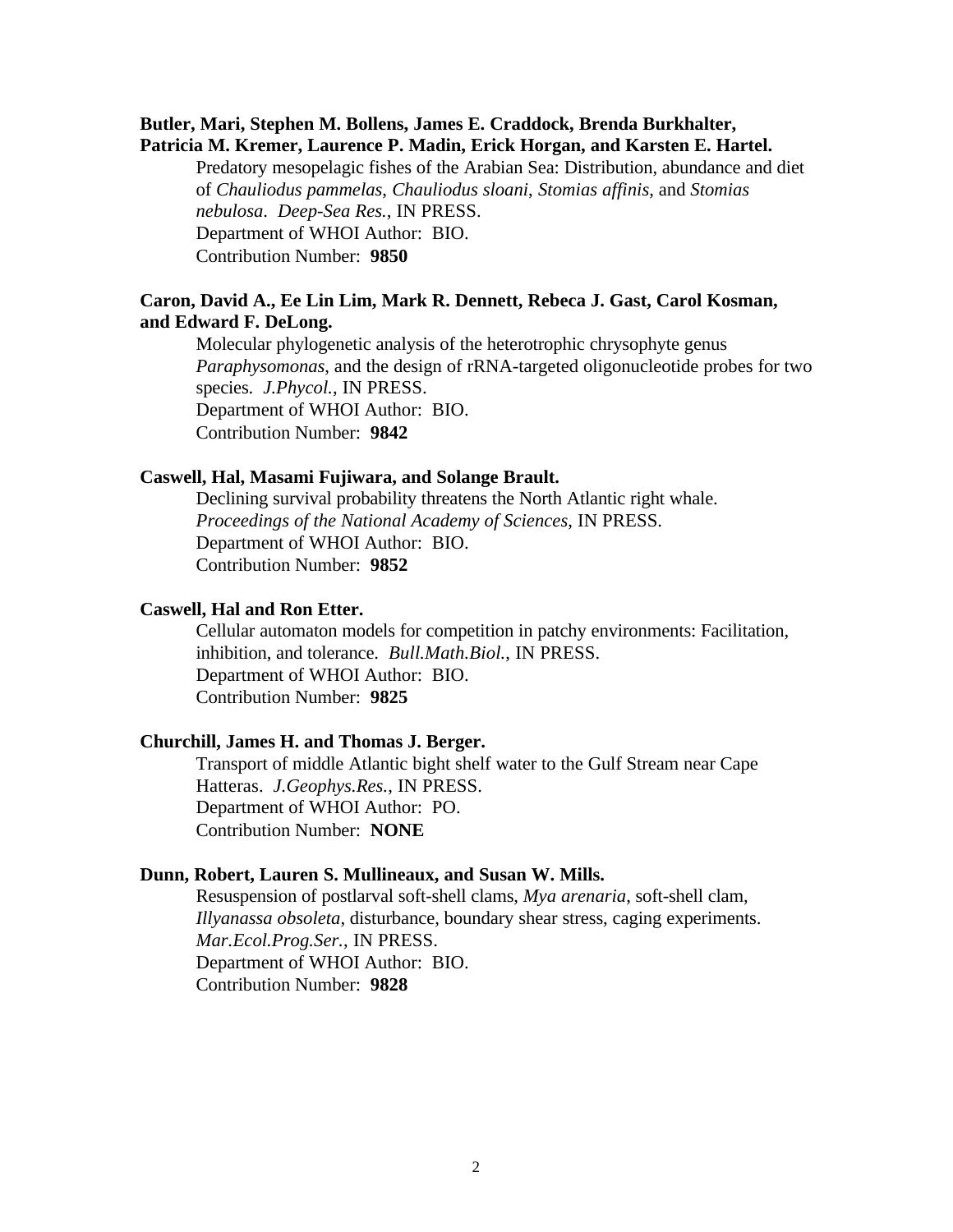#### **Farrington, J. W.**

''Mussel Watch'' and chemical contamination of the coasts by polycyclic aromatic hydrocarbons. *International Symposium in Marine Pollution, Monaco*, IN PRESS. Department of WHOI Author: MCG. Contribution Number: **9866**

#### **Howland, Jonathan C., Hanumant Singh, Martin Marra, and Daniel Potter.**

Digital mosaicking of underwater imagery. *Sea Technol.*, IN PRESS. Department of WHOI Author: AOPE. Contribution Number: **9861**

#### **Huang, Rui Xin.**

Parameter study of a continuously stratified model of the ideal-fluid thermocline. *J.Phys.Oceanogr.*, IN PRESS. Department of WHOI Author: PO. Contribution Number: **9868**

## **Leichter, James and Steven Miller.**

Predicting high frequency upwelling: Spatial and temporal patterns of temperature anomalies on a Florida coral reef. *Cont.Shelf Res.*, IN PRESS. Department of WHOI Author: BIO. Contribution Number: **9871**

## **Mincks, Sarah L., Stephen M. Bollens, Laurence P. Madin, Erich Horgan, Mari Butler, Patricia M. Kremer, and James E. Craddock.**

Distribution, abundance, and feeding ecology of decapods in the Arabian Sea, with implications for vertical flux. *Deep-Sea Res.II*, IN PRESS. Department of WHOI Author: BIO. Contribution Number: **9849**

#### **Minor, E. C. and T. I. Eglinton.**

Molecular-level variations in POM subclasses along the Mid-Atlantic Bight. *Mar.Chem.*, IN PRESS. Department of WHOI Author: MCG. Contribution Number: **9864**

## **Minor, Elizabeth C., Timothy Eglinton, Jaap J. Boon, and Robert Olson.**

A protocol for the characterization of oceanic paraticles via flow cytometric sorting and direct temperature resolved mass spectrometry. *Anal.Chem.*, IN PRESS. Department of WHOI Author: MCG. Contribution Number: **9865**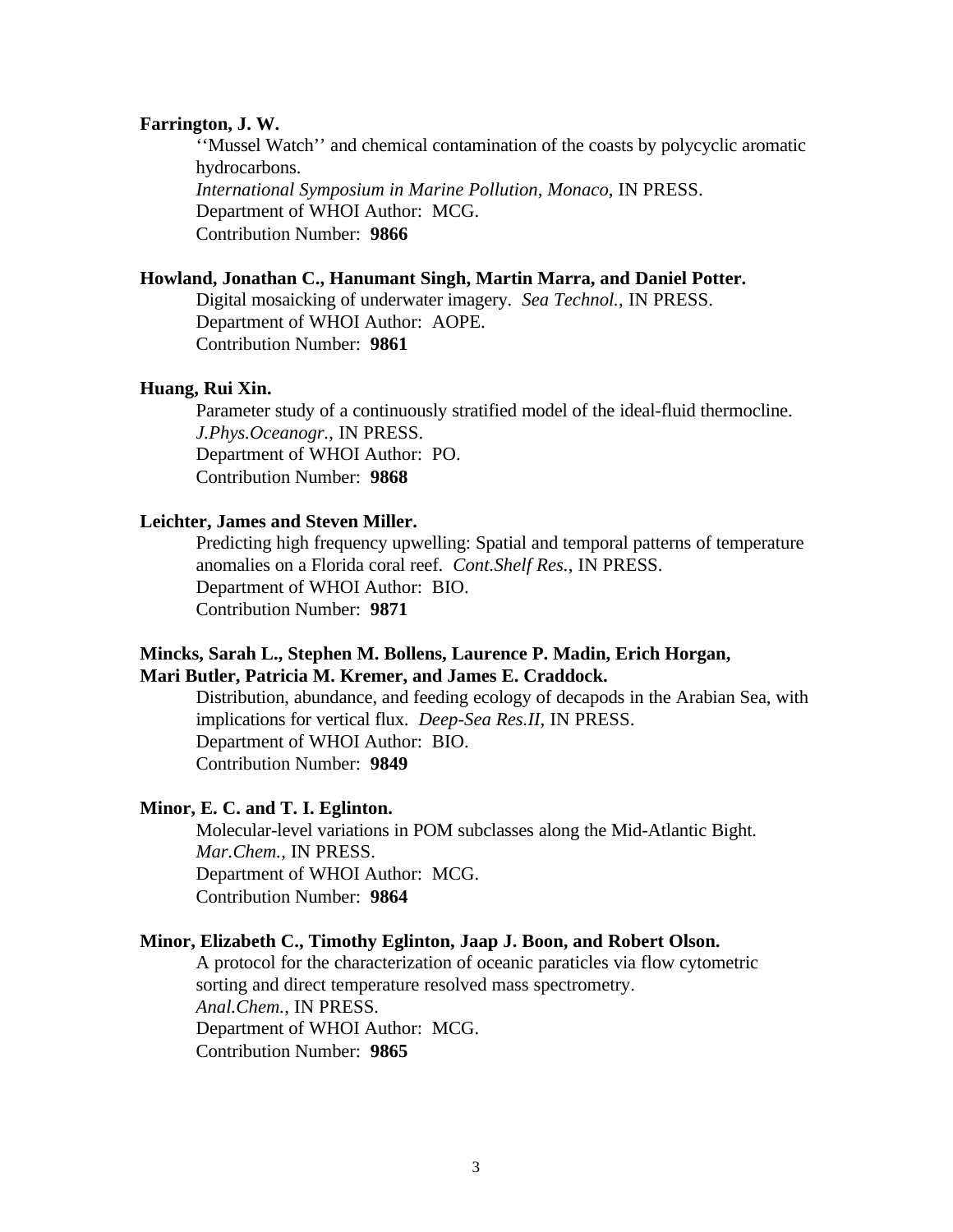#### **Neubert, Michael G. and Hal Caswell.**

Demography and dispersal: Invasion speeds in stage-structured populations. *Ecology*, IN PRESS. Department of WHOI Author: BIO. Contribution Number: **9859**

## **Pedlosky, Joseph.**

The Transmission of Rossby Waves Through Basin Barriers. *J.Phys.Oceanogr.*, IN PRESS. Department of WHOI Author: PO. Contribution Number: **9874**

## **Rehmann, Chris R. and Timothy F. Duda.**

Diapycnal diffusivity inferred from scalar microstructure measurements near the New England shelf/slope front. *J.Phys.Oceanogr.*, IN PRESS. Department of WHOI Author: AOPE. Contribution Number: **9869**

#### **Smith, Deborah K., Maurice A. Tivey, and Hans Schouten.**

Locating the spreading axis along 80 km of the Mid-Atlantic Ridge south of the Atlantis Transform. *J.Geophys.Res.*, IN PRESS. Department of WHOI Author: GEOL. Contribution Number: **9870**

#### **Thwaites, F. T. and A. J. Williams, III.**

BASS measurements of currents, waves, stress and turbulence in the North Sea bottom-boundary layer. *Proceedings of the IEEE Sixth Working Conference on Current Measurement*, IN PRESS. Department of WHOI Author: AOPE. Contribution Number: **9862**

## **von Herbing, Ione Hunt and Scott M. Gallager.**

Ontogeny of foraging behavior in Atlantic cod (*Gadus morhua*) larvae feeding on protozoans and copepod nauplii. *Mar.Biol.*, IN PRESS. Department of WHOI Author: BIO. Contribution Number: **9846**